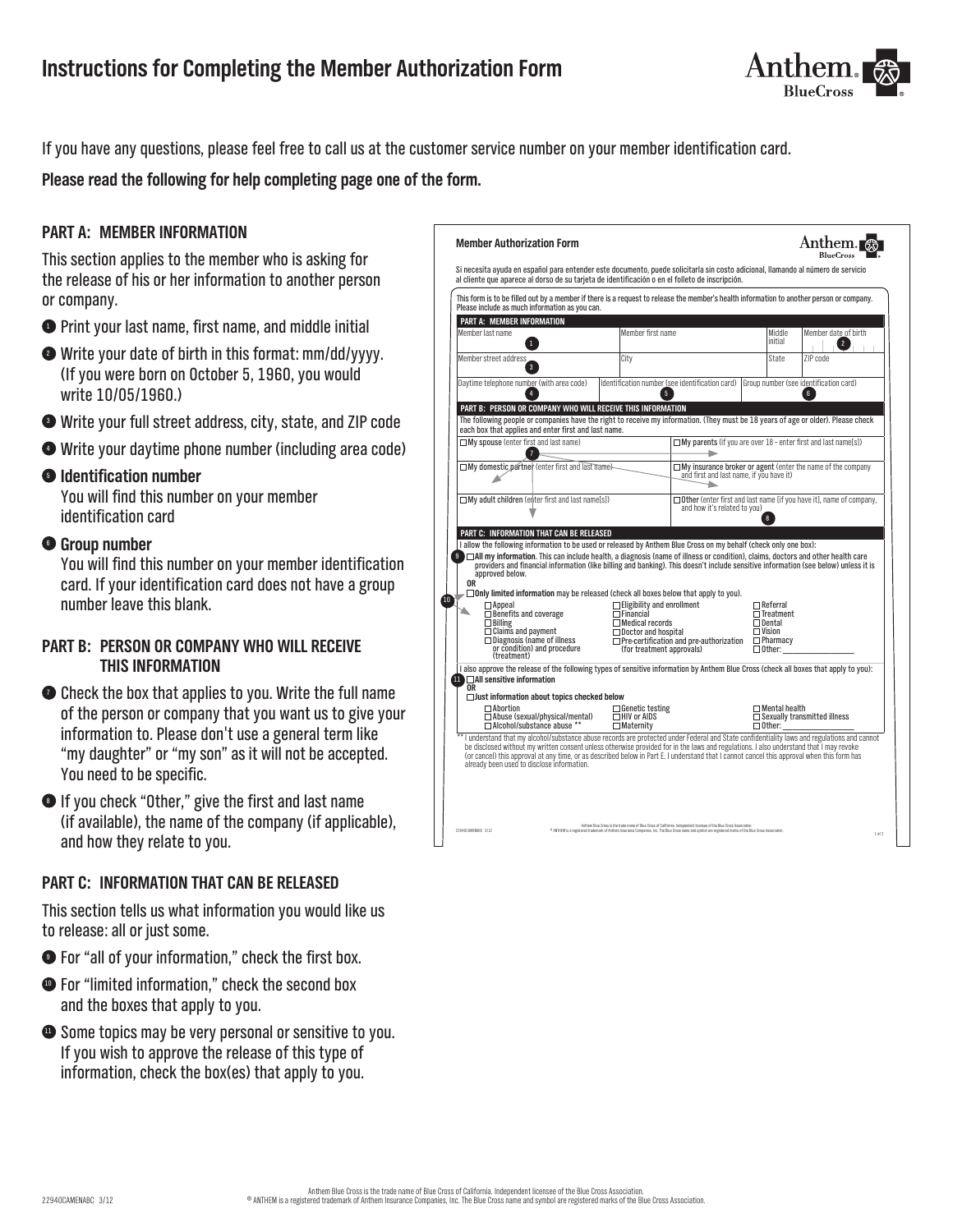**Please read the following for help completing page two of the form.**

## **Part D: Purpose of this approval**

This section tells us the reason you've asked for the release of your information.

- $\bullet$  Check the first box to let us know to give out this information as shown on this form.
- **<sup>3</sup>** Check the second box for a specific reason. An example might be to settle a life insurance claim.

### **Part E: Date your approval expires**

You have two choices of when you would like this approval to end.

- $\bullet$  Check the first box for the standard one-year that it will end.
- $\bullet$  Check the second box for an earlier date (other than one year), and give the date you wish this approval to end.

Your authorization/approval can't be granted for more than one year.

## **Part F: Review and approval**

- <sup>5</sup> **Sign your name and put the date on the form.**  Your name and signature *must* match the information in Part A.
- <sup>6</sup> **If you are signing this form on behalf of another person, or if you have Power of Attorney for health care, or are a legal guardian/conservator you must do the following:**
	- You must complete the Designated Legal Representative/Guardian section.
	- } You must also provide us with a copy of the legal document showing that you are approved and include it with this form.

**PArT d: PurPOse OF ThIs APPrOvAl**  $\Box$  To give out the information as shown on this form<br>OR<br>○ For this reason(s): **PArT e: dATe yOur APPrOvAl exPIres** If this document was not already withdrawn, this approval will end on the earliest of the following dates One year from the signature date in Part F **OR**<br>□Earlier than one year and upon the date, event or condition described below **PArT F: revIeW And APPrOvAl** l have read the contents of this form. I understand, agree, and allow Anthem Blue Cross to the use and release of my information as<br>I have stated above. I also understand that signing this form is of my own free will. I un l have the right to withdraw this approval at any time by giving written notice of my withdrawal to Anthem Blue Cross. I understand<br>that my withdrawing this approval will not affect any action taken before I do so. I also Member signature or Designated Legal Representative/Guardian signature X Date **desIGnATed leGAl rePresenTATIve/GuArdIAn** If this form is signed by someone other than the member or parent, such as a personal representative, legal representative or guardian on behalf of the member, please submit the following: • A copy of a health care, general or Durable Power of Attorney **Or** } A court order or other documentation that shows custody or other legal documentation showing the authority of the legal representative to act on the member's behalf. Please complete the following: Legal representative (print full name) and the contract of the contract of the legal relationship to member Legal representative street address **City State 2** City State 2 State 2 State 2 State 2 State 3 State 3 State 3 State 3 State 3 State 3 State 3 State 3 State 3 State 3 State 3 State 3 State 3 State 3 State 3 State 3 State Signature X **Date Please return the completed form to:** Anthem Blue Cross **be sure to keep a copy of this form for your records. FOR RECIPIENT OF SUBSTANCE ABUSE INF** This information has been disclosed to you from records protected by Federal Confidentiality of Alcohol or Drug Abuse Patient<br>Records rules (42 CFP part 2). The Federal rules prohibit you from making any further disclosure part 2. A general authorization for the release of medical or other information is NOT sufficient for this purpose. The Federal rules<br>restrict any use of the information to criminally investigate or prosecute any alcohol o 1 2 3 4  $\bullet$ 

2 of 2

Examples of legal documents:

} **Health Care, General or Durable Power of Attorney**. This document gives someone you trust the legal power to act on your behalf and make health care decisions for you.

For internal use only:  $\left| \right|$  Inquiry tracking number

- } **Legal Guardianship**. This is when the court appoints someone to care for another person.
- } **Conservatorship**. This happens when a judge appoints a responsible person to make decisions for someone who can't make responsible decisions for him/herself.
- } **Executor of estate**. This type of document would be used when the person who is being represented has died.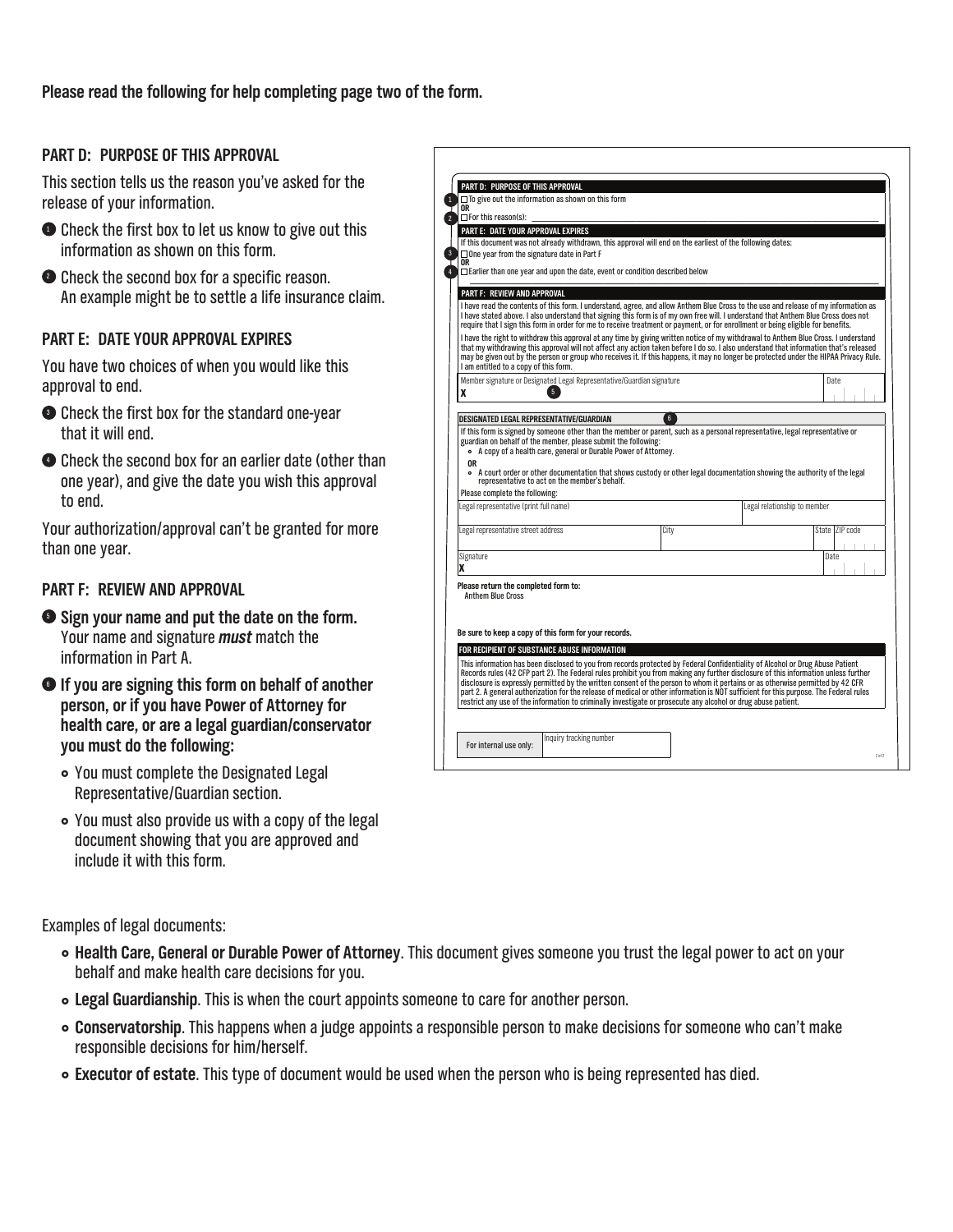# **Member Authorization Form**



Si necesita ayuda en español para entender este documento, puede solicitarla sin costo adicional, llamando al número de servicio al cliente que aparece al dorso de su tarjeta de identificación o en el folleto de inscripción.

| This form is to be filled out by a member if there is a request to release the member's health information to another person or company.<br>Please include as much information as you can.                                                                                                                                                                                                                                                                                                                                                                                                    |                                                                                                                                     |                                                                                                                |                                                                                                    |                                        |  |
|-----------------------------------------------------------------------------------------------------------------------------------------------------------------------------------------------------------------------------------------------------------------------------------------------------------------------------------------------------------------------------------------------------------------------------------------------------------------------------------------------------------------------------------------------------------------------------------------------|-------------------------------------------------------------------------------------------------------------------------------------|----------------------------------------------------------------------------------------------------------------|----------------------------------------------------------------------------------------------------|----------------------------------------|--|
| <b>PART A: MEMBER INFORMATION</b>                                                                                                                                                                                                                                                                                                                                                                                                                                                                                                                                                             |                                                                                                                                     |                                                                                                                |                                                                                                    |                                        |  |
| Member last name                                                                                                                                                                                                                                                                                                                                                                                                                                                                                                                                                                              | Member first name                                                                                                                   |                                                                                                                | Middle<br>initial                                                                                  | Member date of birth                   |  |
| Member street address                                                                                                                                                                                                                                                                                                                                                                                                                                                                                                                                                                         | City                                                                                                                                |                                                                                                                | <b>State</b>                                                                                       | ZIP code                               |  |
| Daytime telephone number (with area code)                                                                                                                                                                                                                                                                                                                                                                                                                                                                                                                                                     |                                                                                                                                     | Identification number (see identification card)                                                                |                                                                                                    | Group number (see identification card) |  |
| PART B: PERSON OR COMPANY WHO WILL RECEIVE THIS INFORMATION<br>The following people or companies have the right to receive my information. (They must be 18 years of age or older). Please check<br>each box that applies and enter first and last name.                                                                                                                                                                                                                                                                                                                                      |                                                                                                                                     |                                                                                                                |                                                                                                    |                                        |  |
| $\Box$ My spouse (enter first and last name)                                                                                                                                                                                                                                                                                                                                                                                                                                                                                                                                                  |                                                                                                                                     | $\Box$ My parents (if you are over $18$ - enter first and last name[s])                                        |                                                                                                    |                                        |  |
| $\Box$ My domestic partner (enter first and last name)                                                                                                                                                                                                                                                                                                                                                                                                                                                                                                                                        |                                                                                                                                     | $\square$ My insurance broker or agent (enter the name of the company and first and last name, if you have it) |                                                                                                    |                                        |  |
| $\Box$ My adult children (enter first and last name[s])                                                                                                                                                                                                                                                                                                                                                                                                                                                                                                                                       |                                                                                                                                     | $\Box$ Other (enter first and last name [if you have it], name of company,<br>and how it's related to you)     |                                                                                                    |                                        |  |
| <b>PART C: INFORMATION THAT CAN BE RELEASED</b>                                                                                                                                                                                                                                                                                                                                                                                                                                                                                                                                               |                                                                                                                                     |                                                                                                                |                                                                                                    |                                        |  |
| □ All my information. This can include health, a diagnosis (name of illness or condition), claims, doctors and other health care<br>providers and financial information (like billing and banking). This doesn't include sensitive information (see below) unless it is<br>approved below.<br><b>OR</b><br>$\Box$ Only limited information may be released (check all boxes below that apply to you).<br>$\Box$ Appeal<br>$\Box$ Benefits and coverage<br>$\Box$ Billing<br>$\sqsupset$ Claims and payment<br>$\Box$ Diagnosis (name of illness<br>or condition) and procedure<br>(treatment) | $\Box$ Eligibility and enrollment<br>$\Box$ Financial<br>$\Box$ Medical records<br>Doctor and hospital<br>(for treatment approvals) | $\Box$ Pre-certification and pre-authorization                                                                 | $\sqsupset$ Referral<br>Treatment<br>∃ Dental<br>$\Box$ Vision<br>$\Box$ Pharmacy<br>$\Box$ Other: |                                        |  |
| I also approve the release of the following types of sensitive information by Anthem Blue Cross (check all boxes that apply to you):<br>$\Box$ All sensitive information<br><b>OR</b><br>$\Box$ Just information about topics checked below<br>$\Box$ Abortion<br>$\Box$ Abuse (sexual/physical/mental)<br>$\Box$ Alcohol/substance abuse **                                                                                                                                                                                                                                                  | $\Box$ Genetic testing<br>$\Box$ HIV or AIDS<br>$\Box$ Maternity                                                                    |                                                                                                                | $\sqsupset$ Mental health<br>$\square$ Other:                                                      | $\Box$ Sexually transmitted illness    |  |
| I understand that my alcohol/substance abuse records are protected under Federal and State confidentiality laws and regulations and cannot<br>be disclosed without my written consent unless otherwise provided for in the laws and regulations. I also understand that I may revoke<br>(or cancel) this approval at any time, or as described below in Part E. I understand that I cannot cancel this approval when this form has<br>already been used to disclose information.                                                                                                              |                                                                                                                                     |                                                                                                                |                                                                                                    |                                        |  |
|                                                                                                                                                                                                                                                                                                                                                                                                                                                                                                                                                                                               | am Rlua Cross is tha trada nama of Rlua Cross of California. Indanandant licansaa of tha Rlua Cro                                   |                                                                                                                |                                                                                                    |                                        |  |